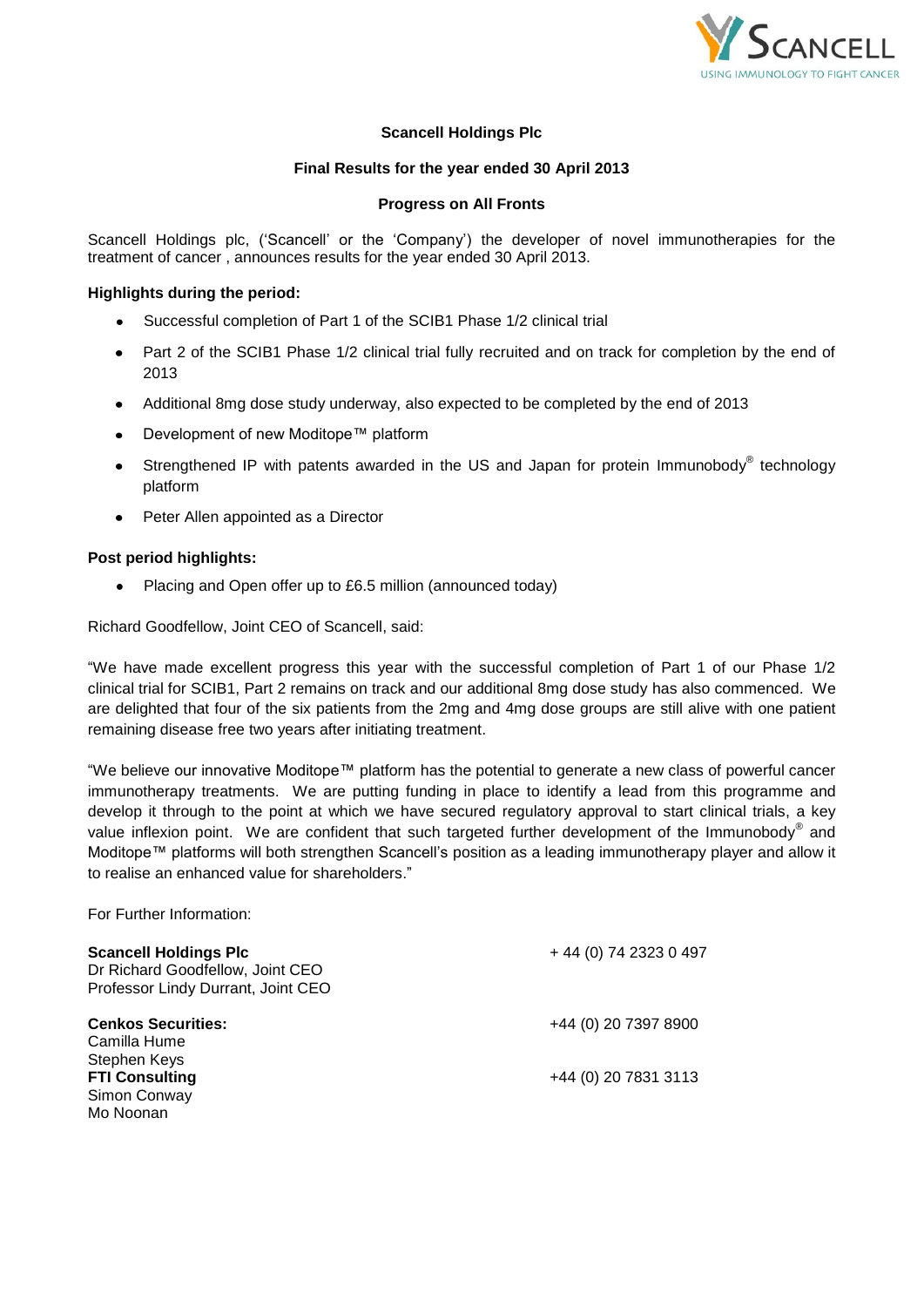

### **Chairman's Statement**

I am pleased to report on the company's results for the year ended  $30<sup>th</sup>$  April 2013

Good progress has been made with Part 2 of the Phase 1/2 clinical trial on SCIB1, with the final patient recruited in January 2013. Recruitment of additional patients for the 8mg dose cohort, which is running in parallel with Part 2 of the Phase 1/2 study, has also commenced.

Following a review, the Board has decided that additional value can be delivered to shareholders by the further development of the new platform technology, Moditope<sup> $TM$ </sup>. Whilst currently at an early stage, we believe that the potential of this novel immunotherapy platform could be considerable and as a result plan to identify a lead product to take into pre-clinical and clinical development by the third quarter 2014. Scancell has provisionally selected triple-negative breast cancer (TNBC), ovarian and endometrial cancers as the initial target indications for the first clinical study which is scheduled to start in 2016. The Company has today announced a Placing and Open Offer of up to £6.5million. These additional funds will enable the Company to commence work on the pre-clinical development of the first Moditope™ immunotherapy product and will also give the Company the opportunity to strengthen the clinical data on the 8mg dose of SCIB1, both in terms of number of patients treated and the duration of treatment.

### **Financial**

#### *Profit and Loss*

The Group has made a loss for the year from continuing operations of £1,901,944 (2012: loss: (£1,930,064)). The loss for the year was £1,901,944 (2012: profit £557,058).

The increase in development costs in the year reflects the additional costs incurred in the manufacture of the 8mg dose for use in the clinical trials.

The reduced administrative expenses are largely due to the reduction in the charge for share options which has occurred as all of the share options have now reached the end of their vesting period.

#### *Balance Sheet*

At the end of the year the Group cash balances amounted to £1,491,320 (2012: £3,529,007). This reduction in cash is attributable to the loss for the year.

The Group's net assets at  $30^{th}$  April 2013 amounted to £5,092,145 (2012: £6,971,337).

### **The ImmunoBody® Technology Platform**

Scancell"s mission is to develop medications that fight cancer by spurring the body"s immune system. This is a form of treatment that many cancer specialists believe may hold the key to keeping a patient permanently disease-free. Unlike traditional therapies that attack a cancer directly, immunotherapy uses the body"s own internal defences to ward off the disease, with the ultimate hope of building up long term resistance to the cancer.

Scancell"s ImmunoBody® vaccines generate potent killer T-cells that target and eliminate tumours. Each ImmunoBody<sup>®</sup> vaccine can be designed to target a particular cancer in a highly specific manner, offering the potential for enhanced efficacy and safety compared with more conventional approaches.

The manipulation and enhancement of human immune systems is also relevant to the treatment of other diseases such as chronic infectious disease. Although Scancell does not intend to venture outside the oncology arena itself, the Company intends to license ImmunoBody® to companies working in other therapeutic areas.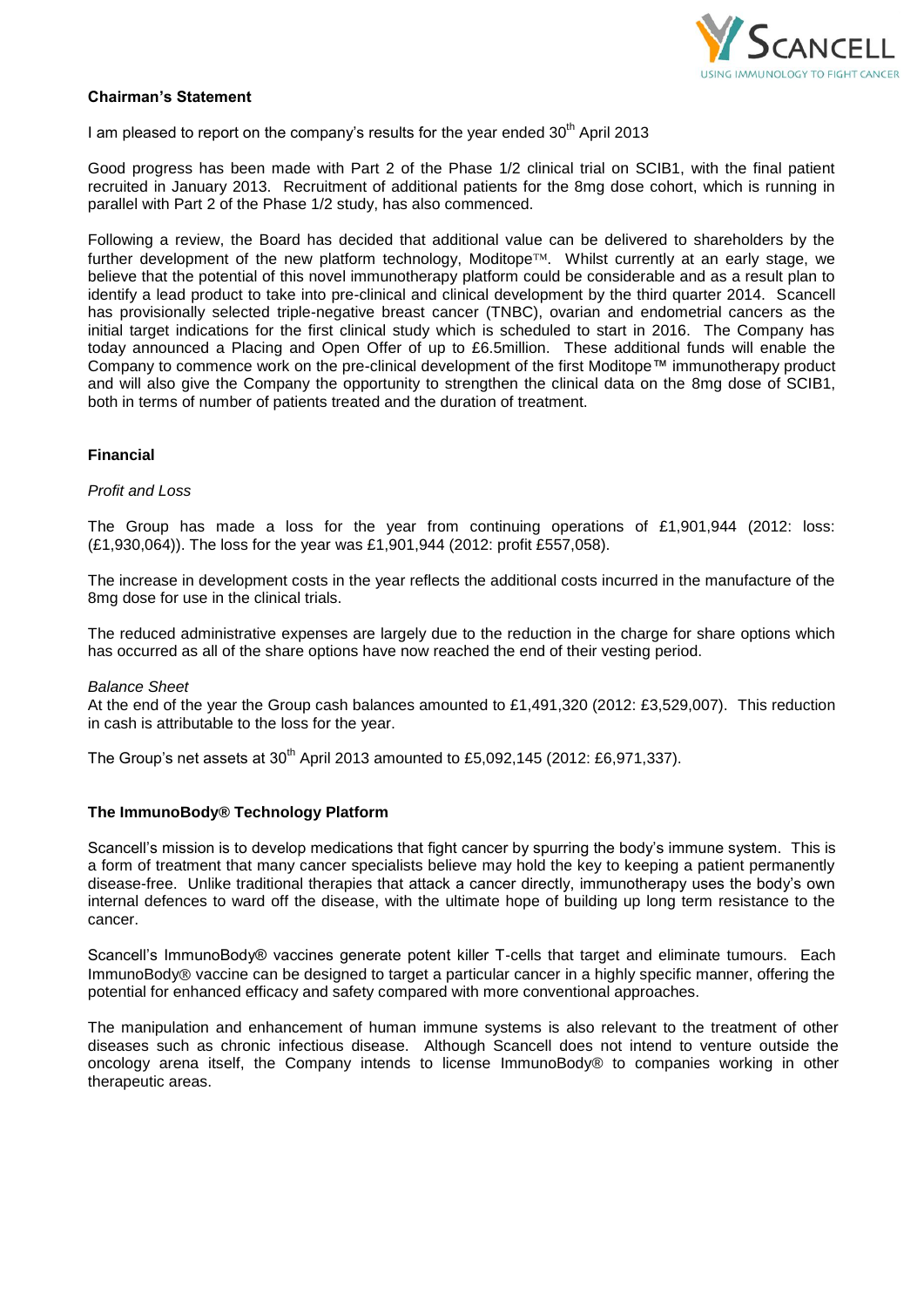

#### **SCIB1 melanoma vaccine**

#### *Clinical Trial*

In December 2012, the Company announced preliminary results from Part 1 of the Phase 1/2 clinical trial of its DNA ImmunoBody® vaccine in patients with Stage III/IV malignant melanoma. Of the six patients allocated to the 2mg and 4mg dose cohorts and of those who received at least four doses of SCIB1, four are still alive and four showed a vaccine induced T cell response to treatment. The vaccine produced very few side effects, none of which were serious. These encouraging results provide the first evidence that Scancell"s ImmunoBody® vaccine approach is producing an immune response in cancer patients which might also be associated with clinical benefit.

The first part of this Phase 1/2 clinical trial was conducted in five UK centres in eleven patients, ten with stage IV and one with stage III malignant melanoma. Patients were given five doses of 0.4mg, 2mg or 4mg of SCIB1, delivered by Ichor Medical Systems" TriGrid™ electroporation delivery device, over a period of six months. One patient in the 0.4mg dose group and one in the 4mg dose group who received only a single dose of SCIB1 were withdrawn from the study due to progressive disease shortly after study entry and were replaced to ensure that at least three patients in each dose cohort could be fully evaluated for immune response. During the course of the study regulatory approval was granted to increase the SCIB1 dose from 2mg to 4mg in patients in the 2mg cohort, if the vaccine was well tolerated. Two patients in this group received two 4mg doses of SCIB1 and one patient received a single 4mg dose.

#### *Clinical response*

Four of the six patients in the 2mg and 4mg cohorts who received at least 4 doses of SCIB1 are still alive and one remains disease-free two years after starting treatment. All four patients in the 0.4mg dose group have now died.

One patient in the 4mg dose group had a long history of metastatic disease and multiple tumour lesions present at the start of treatment (including several in her lungs), all of which decreased in size or disappeared completely following six months of treatment with SCIB1 except for one abdominal tumour nodule which increased in size and which has been resected. This "differential response" pattern is typical of immunotherapeutic agents and is the first signal that SCIB1 may be having an impact on the course of the disease as well as inducing an immune response. Additional studies have suggested that this abdominal tumour may have been largely composed of cells that do not express gp100 and which may therefore not be a suitable target for SCIB1 (which targets tumours that express either gp100 or TRP-2). This finding provides further circumstantial evidence that SCIB1 is successfully targeting tumours that express one of more of these antigens. A second abdominal tumour has since been detected.

One patient on SCIB1 remains disease-free two years after treatment started. This patient (in the 2mg cohort but who also received two 4mg doses at three and six months after the start of dosing) was entered into the study after all recurrent tumour had been resected and remains disease-free 24 months after first dosing and 30 months after the last tumour excision.

#### *Immune response*

All three patients in the 2mg/4mg dose cohort and one patient in the 4mg dose cohort produced an increased immune response to the melanoma specific epitopes in SCIB1. The two patients in the 4mg group who did not show an increased immune response to treatment had a strong pre-existing immune response to the target antigens at study entry which could not be increased with SCIB1. Only one of the patients in the lowest dose group showed any immune response to treatment.

#### *Trial Status*

The first patient was recruited to Part 2 of the Phase 1/2 clinical trial in May 2012 and the final patient started treatment in January 2013. As expected, the recruitment of patients in the second part of the trial proceeded faster than recruitment for the first part of the trial, as we were not constrained by the cohort study design requiring sequential dose escalation, and there were more patients available with earlier stage disease. Part 2 of the study is on track to be completed by the end of 2013.

GTAC and MHRA have also given their approval to increase the maximum treatment period from six months up to a further five years in these clinical trials. The continuation option will be available for patients with stable disease. This approval provides our investigators with the opportunity to continue dosing patients whose disease has not progressed whilst receiving the SCIB1 vaccine and will allow the Company to gather longer term data on late stage melanoma patients for whom the prognosis is poor. Four patients are currently receiving long term treatment with SCIB1.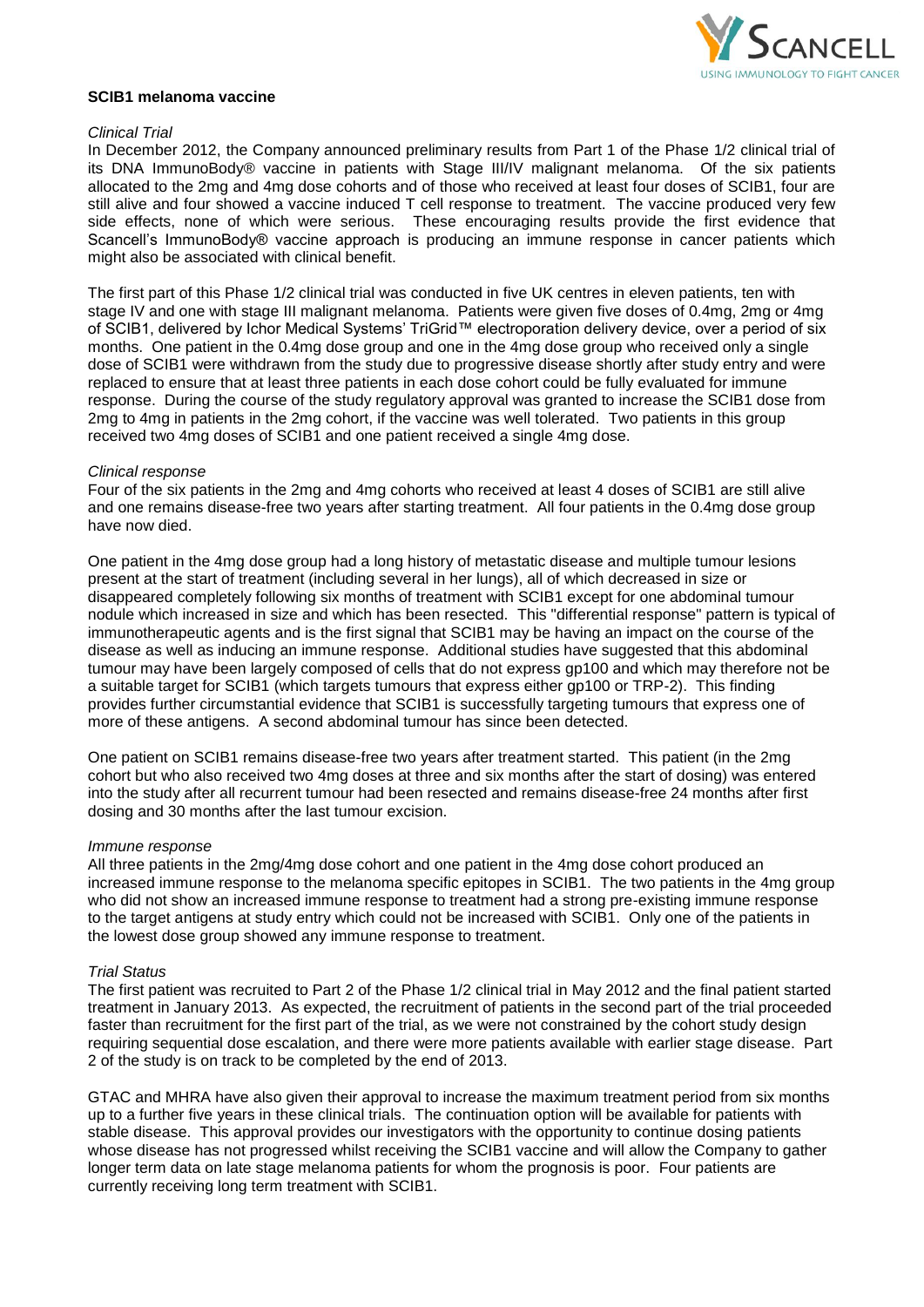

### *8mg Dose*

In view of the positive clinical results and minimal side effects seen with the 4mg dose, the Company is currently evaluating an 8mg dose in 3-6 patients with evaluable disease.

This additional cohort will permit an assessment of the safety and immunogenicity of an increased dose of SCIB1 in addition to the effect of this higher dose on tumour burden. The 8mg cohort is being evaluated in parallel with the second part of the Phase 1/2 study which is primarily designed to assess the effect of the 4mg dose on immune response in patients who have had all tumours removed prior to treatment. Three patients have been recruited to the 8mg dose cohort to date. Provided that the 8mg dose is well tolerated, the Company plans to seek approval to recruit an additional 10 patients with evaluable disease to strengthen the data set on the 8mg dose prior to closing the SCIB1 Phase1/2 programme.

#### *Patents Awarded*

In a further important step in the development and commercialisation of SCIB1, Scancell has been granted a number of patents during the year. The granting of a composition of matter patent in Europe for SCIB1 protects the unique composition of the vaccine until March 2028. The Company has also had protein ImmunoBody® vaccine patents approved in the United States and Japan. These patents will further strengthen Scancell"s IP position and are an important step in the development and commercialisation of the ImmunoBody® platform. The DNA ImmunoBody® patent is expected to be granted in its first jurisdiction in the second half of 2013.

#### **The Moditope™ Technology Platform**

On 15 August 2012, the Company announced the development of a new platform technology. Moditope<sup>TM</sup>, which stimulates the production of killer CD4 T cells with powerful anti-tumour activity. CD4 responses to cancer associated antigens have been notoriously difficult to generate whether presented as peptides, proteins or DNA, yet are vital for effective anti-tumour immunity. Scancell has identified and patented a series of modified epitopes that overcome this limitation. Scancell's Moditope™ technology produces killer CD4 T cells that destroy tumours without toxicity.

The discovery of the highly innovative Moditope<sup> $TM$ </sup> platform opens up a new approach to the development of cancer immunotherapy treatment. Whilst currently at an early stage, we believe that the potential of this novel immunotherapy platform could be considerable and, as a result, plan to identify a lead product to take into clinical trials as soon as possible. Scancell has provisionally selected triple-negative breast cancer (TNBC), ovarian and endometrial cancers as the initial target indications for the first clinical study.

The patent describing the Moditope™ platform was filed in August 2012 and is due to be published in August 2013 after which further details about the technology platform and development plan will be presented to shareholders.

The proposed funding, mentioned below will provide the Company with the financial resources to take Moditope™ to the initial stage of clinical testing which will include the manufacture of material for toxicology, stability and clinical trials, a pre-clinical package, a defined regulatory strategy and clinical plan.

### **Fundraising**

Scancell has today announced a placing of £4.5 million together with an open offer to raise up to £2.0 million.

These additional funds will enable the Company to commence work on the pre-clinical development of the first Moditope™ immunotherapy product and will provide working capital for the completion of the SCIB1 clinical trials.

#### **Board of Directors**

Nigel Evans resigned as a Director and Company Secretary on 11 December 2012 and Mike Rippon resigned as a Director on 27 February 2013. Both have given unstinting service and made an important contribution to Scancell over many years and I wish them well in their retirement.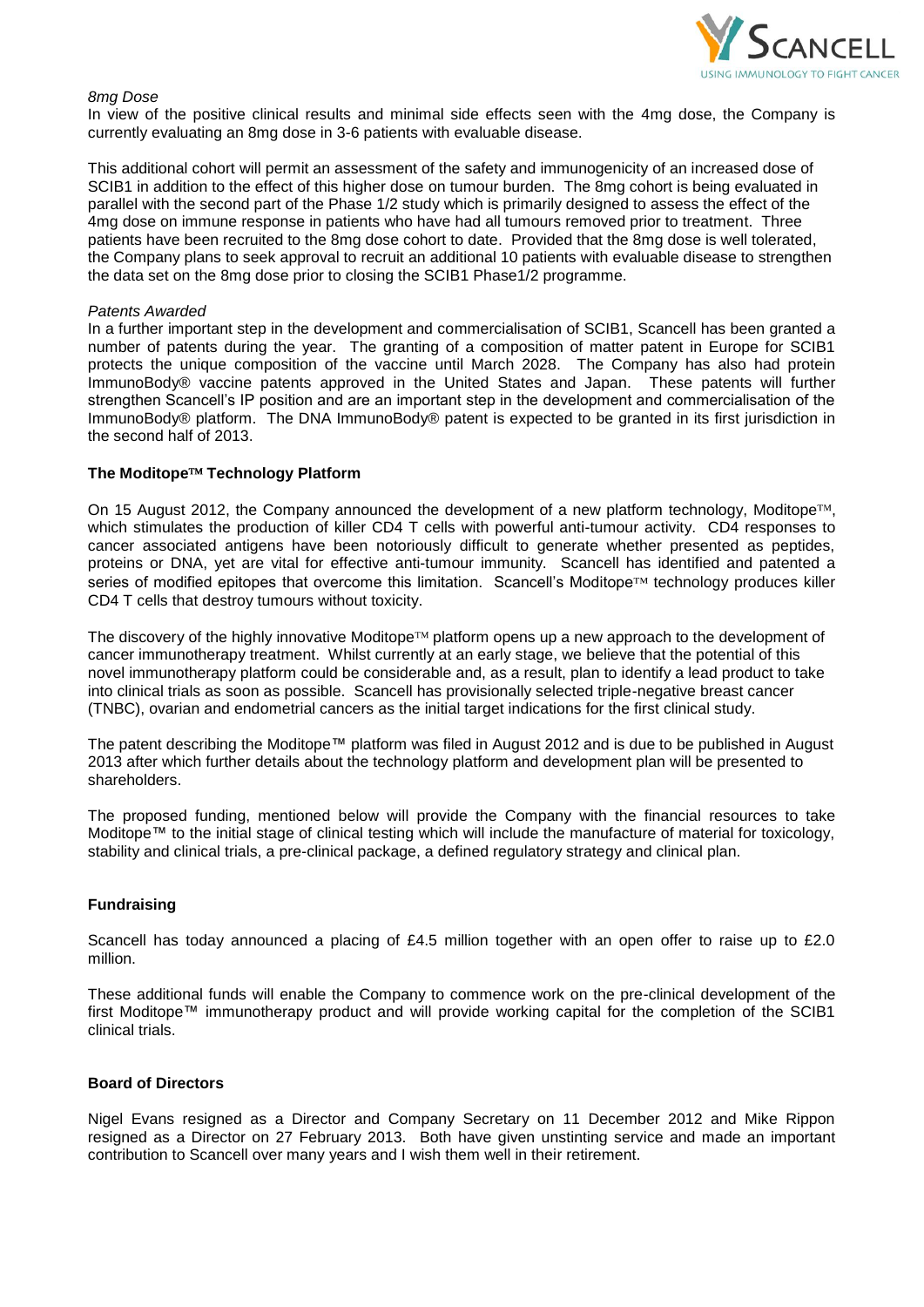

Peter Allen was appointed as a Director on 1 April, 2013. A chartered accountant by profession he has held key senior positions in a number of companies in the life sciences industry, playing a significant role in their development. Peter"s strategic oversight and broad experience with innovative life science companies will be invaluable to Scancell.

## **Staff**

The Board recognises that the progress made over the year would not have been possible without the dedication and determination of all our staff and, on behalf of the directors, I offer our warmest thanks to them.

### **Outlook**

The Company is entering an important juncture in its development. We are awaiting the results from Part 2 of our Phase I/II trial on SCIB1, expected at the end of this calendar year, together with the results of the 8mg dose which is being tested in parallel with Part 2 of the clinical trials. In addition, significant development work will be commencing on the Moditope<sup>TM</sup> platform.

The board of directors is firmly committed to a trade sale and believes that successful results from the clinical trials for SCIB1 together with the development of the Moditope<sup> $TM$ </sup> platform will make Scancell an even more attractive acquisition opportunity to Pharmaceutical companies and provide a further significant boost to shareholder value.

David Evans **Chairman**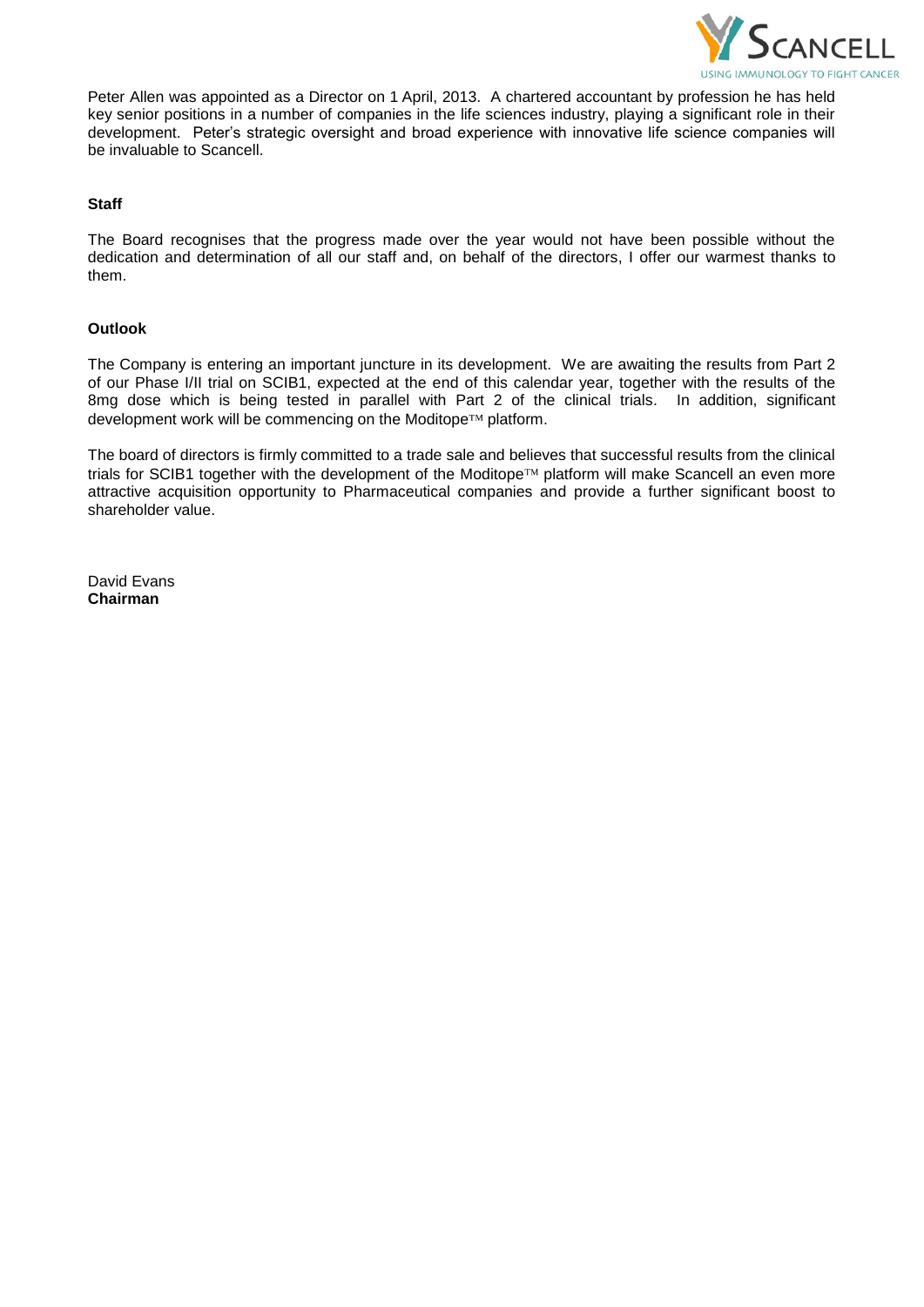

| <b>CONSOLIDATED INCOME STATEMENT FOR THE YEAR</b><br><b>ENDED 30 APRIL 2013</b>             | 2013<br>£                | 2012<br>£         |
|---------------------------------------------------------------------------------------------|--------------------------|-------------------|
| <b>Continuing operations</b><br>Development expenses                                        | (1,452,317)              | (1,221,339)       |
| <b>Administrative expenses</b>                                                              | (731, 672)               | (740, 132)        |
| <b>OPERATING LOSS</b>                                                                       | (2, 183, 989)            | (1,961,471)       |
| Interest receivable and similar income                                                      | 30,037                   | 31,407            |
| <b>LOSS BEFORE TAXATION</b><br>Taxation (note 4)                                            | (2, 153, 952)<br>252,008 | (1,930,064)       |
| LOSS FOR THE YEAR FROM CONTINUING OPERATIONS                                                | (1,901,944)              | (1,930,064)       |
| <b>Discontinued operations</b><br>PROFIT FOR THE YEAR FROM DISCONTINUED OPERATIONS          |                          | 2,487,122         |
| (LOSS)/PROFIT FOR THE YEAR                                                                  | (1,901,944)              | 557,058           |
| EARNINGS PER ORDINARY SHARE (pence)<br>(note 5)                                             |                          |                   |
| Continuing and discontinued operations<br><b>Basic</b>                                      | (0.98p)                  | 0.30 <sub>F</sub> |
| <b>Diluted</b>                                                                              | (0.98p)                  | 0.27p             |
| Continuing operations only                                                                  |                          |                   |
| <b>Basic</b>                                                                                | (0.98p)                  | $(1.04)$ p        |
| <b>Diluted</b>                                                                              | (0.98p)                  | (1.04)p           |
| <b>CONSOLIDATED STATEMENT OF COMPREHENSIVE INCOME</b><br>FOR THE YEAR ENDED 30th APRIL 2013 |                          |                   |

| (Loss)/Profit for the year                  | (1,901,944) | 557.058 |
|---------------------------------------------|-------------|---------|
| Attributable to:                            |             |         |
| Equity holders of the owners of the company | (1,901,944) | 557,058 |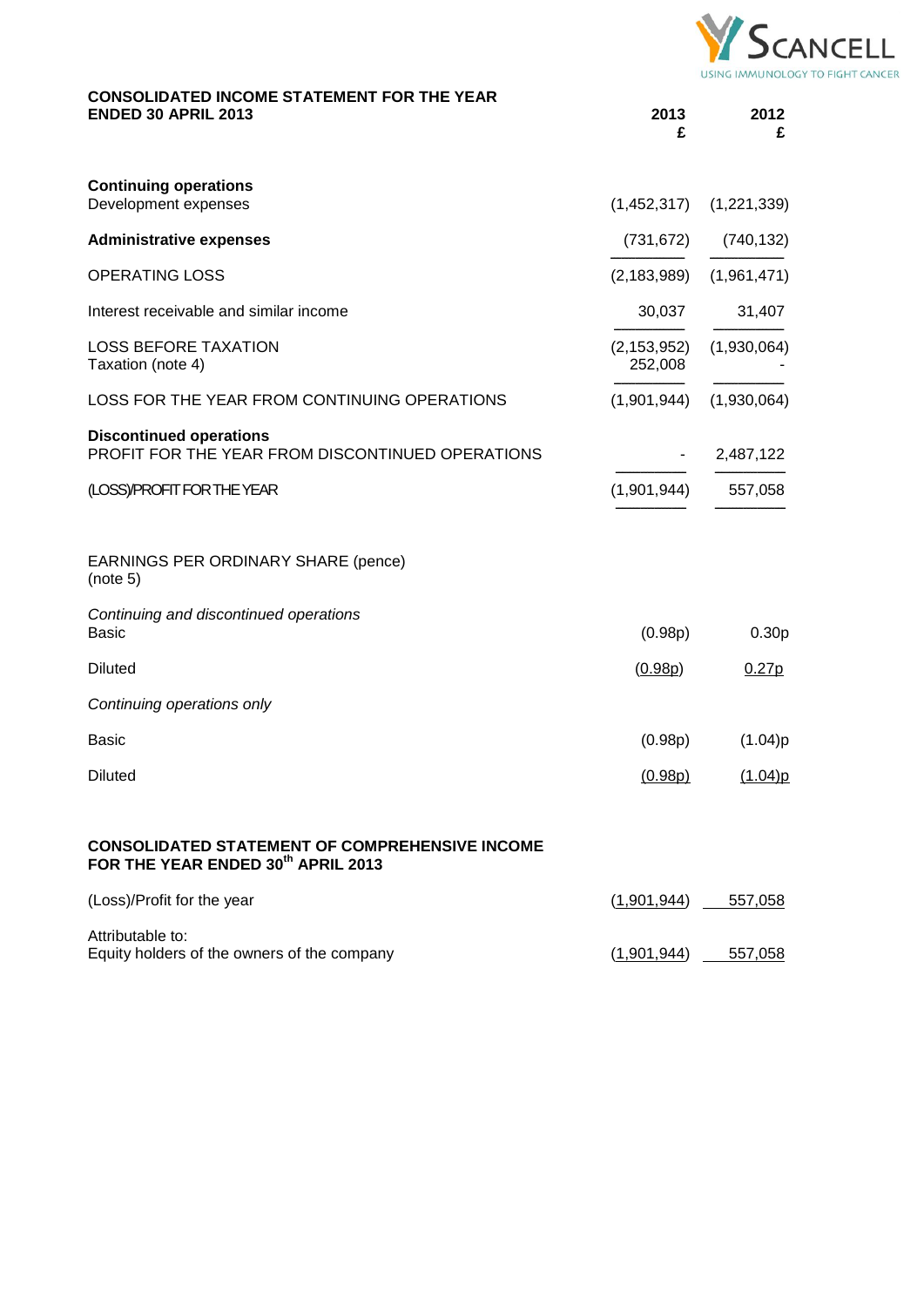

### **CONSOLIDATED STATEMENT OF CHANGES IN EQUITY for the year ended 30th April 2013**

|                                           | Share<br>capital<br>£ | Share<br>Premium<br>Account<br>£ | Share<br>Option<br>Reserve<br>£ | Retained<br>earnings<br>£ | Total<br>Equity<br>£  |
|-------------------------------------------|-----------------------|----------------------------------|---------------------------------|---------------------------|-----------------------|
| At 1 <sup>st</sup> May 2011               | 159,518               | 8,369,023                        | 279,287                         | (4, 172, 086)             | 4,635,742             |
| Profit for the year<br>Share issue        |                       |                                  |                                 | 557,058                   | 557,058<br>1,570,662  |
| Share option costs                        | 34,952                | 1,535,710                        | 207,875                         |                           | 207,875               |
| At 30 <sup>th</sup> April 2012            | 194,470               | 9,904,733                        | 487,162                         | (3,615,028)               | 6,971,337             |
|                                           |                       |                                  |                                 |                           |                       |
| At 1 <sup>st</sup> May 2012               | 194,470               | 9,904,733                        | 487,162                         | (3,615,028)               | 6,971,337             |
| (Loss) for the year<br>Share option costs |                       |                                  | 22,752                          | (1,901,944)               | (1,901,944)<br>22,752 |
| At 30 <sup>th</sup> April 2013            | 194,470               | 9,904,733                        | 509,914                         | (5,516,972)               | 5,092,145             |
|                                           |                       |                                  |                                 |                           |                       |

## **CONSOLIDATED STATEMENT OF FINANCIAL POSITION as at 30 April 2013**

|                                                                                                      | 2013<br>£                                    | 2012<br>£                                   |
|------------------------------------------------------------------------------------------------------|----------------------------------------------|---------------------------------------------|
| Non-current assets<br>Plant and machinery<br>Goodwill                                                | 131,655<br>3,415,120                         | 106,267<br>3,415,120                        |
|                                                                                                      | 3,546,775                                    | 3,521,387                                   |
| <b>Current assets</b><br>Trade and other receivables<br>Tax receivables<br>Cash and cash equivalents | 117,164<br>252,000<br>1,491,320<br>1,860,484 | 131,106<br>74,220<br>3,529,007<br>3,734,333 |
| <b>TOTAL ASSETS</b>                                                                                  | 5,407,259                                    | 7,255,720                                   |
| <b>LIABILITIES</b><br><b>Current Liabilities</b><br>Trade and other payables                         | (315, 114)                                   | (284, 383)                                  |
| <b>TOTAL LIABILITIES</b>                                                                             | (315, 114)                                   | (284, 383)                                  |
| <b>NET ASSETS</b>                                                                                    | 5,092,145                                    | 6,971,337                                   |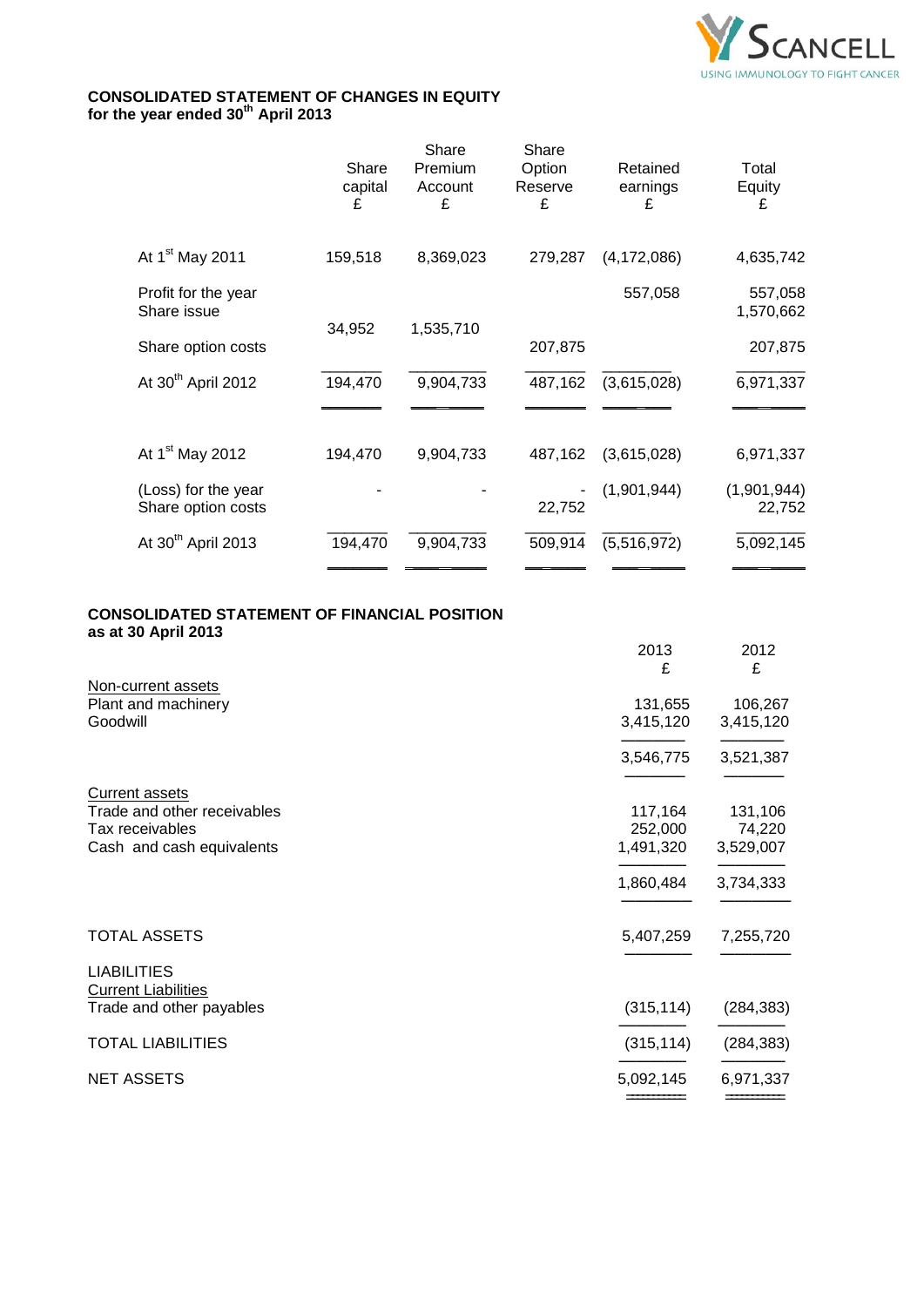

| SHAREHOLDERS' EQUITY<br>Called up share capital<br>Share premium<br>Share option reserve<br>Profit and loss account | 194,470<br>9,904,733<br>509,914<br>(5,516,972) | 194,470<br>9,904,733<br>487,162<br>(3,615,028) |
|---------------------------------------------------------------------------------------------------------------------|------------------------------------------------|------------------------------------------------|
| TOTAL SHAREHOLDERS' EQUITY                                                                                          | 5,092,145                                      | 6,971,337                                      |
| <b>CONSOLIDATED CASH FLOW STATEMENT</b><br>for the year ended 30 April 2013                                         |                                                |                                                |
|                                                                                                                     | 2013<br>£                                      | 2012<br>£                                      |
| <b>Operating activities</b>                                                                                         |                                                |                                                |
| Cash generated from operations<br>Income taxes received                                                             | (2,072,557)<br>74,226                          | 859,620                                        |
| Net cash from operating activities                                                                                  | (1,998,331)                                    | 859,620                                        |
| <b>Investing activities</b>                                                                                         |                                                |                                                |
| Asset acquisition<br>Finance income                                                                                 | (69, 393)<br>30,037                            | (43, 312)<br>31,407                            |
| Net cash used by investing activities                                                                               | (39, 356)                                      | (11, 905)                                      |
| <b>Financing activities</b>                                                                                         |                                                |                                                |
| Proceeds from issue of share capital<br>Expenses of share issue                                                     |                                                | 1,752,771<br>(182, 109)                        |
| Net cash generated from financing activities                                                                        |                                                | 1,570,662                                      |
| Net increase in cash and cash equivalents                                                                           | (2,037,687)                                    | 2,418,377                                      |
| Cash and cash equivalents at beginning of the year                                                                  | 3,529,007                                      | 1,110,630                                      |
| Cash and cash equivalents at end of the year                                                                        | 1,491,320                                      | 3,529,007                                      |
|                                                                                                                     |                                                |                                                |

# 1 BASIS OF PREPARATION

These financial results do not comprise statutory accounts for the year ended 30 April 2013 within the meaning of Section 434 of the Companies act 2006. The financial information in this announcement has been extracted from the audited financial statements for the year ended 30 April 2013.

The financial information has been prepared in accordance with International Financial Reporting Standards ("IFRS"), as adopted by the European Union, and with those parts of the Companies Act 2006 applicable to companies reporting under IFRS.

The financial statements have been prepared under the historical cost convention and in accordance with applicable accounting standards.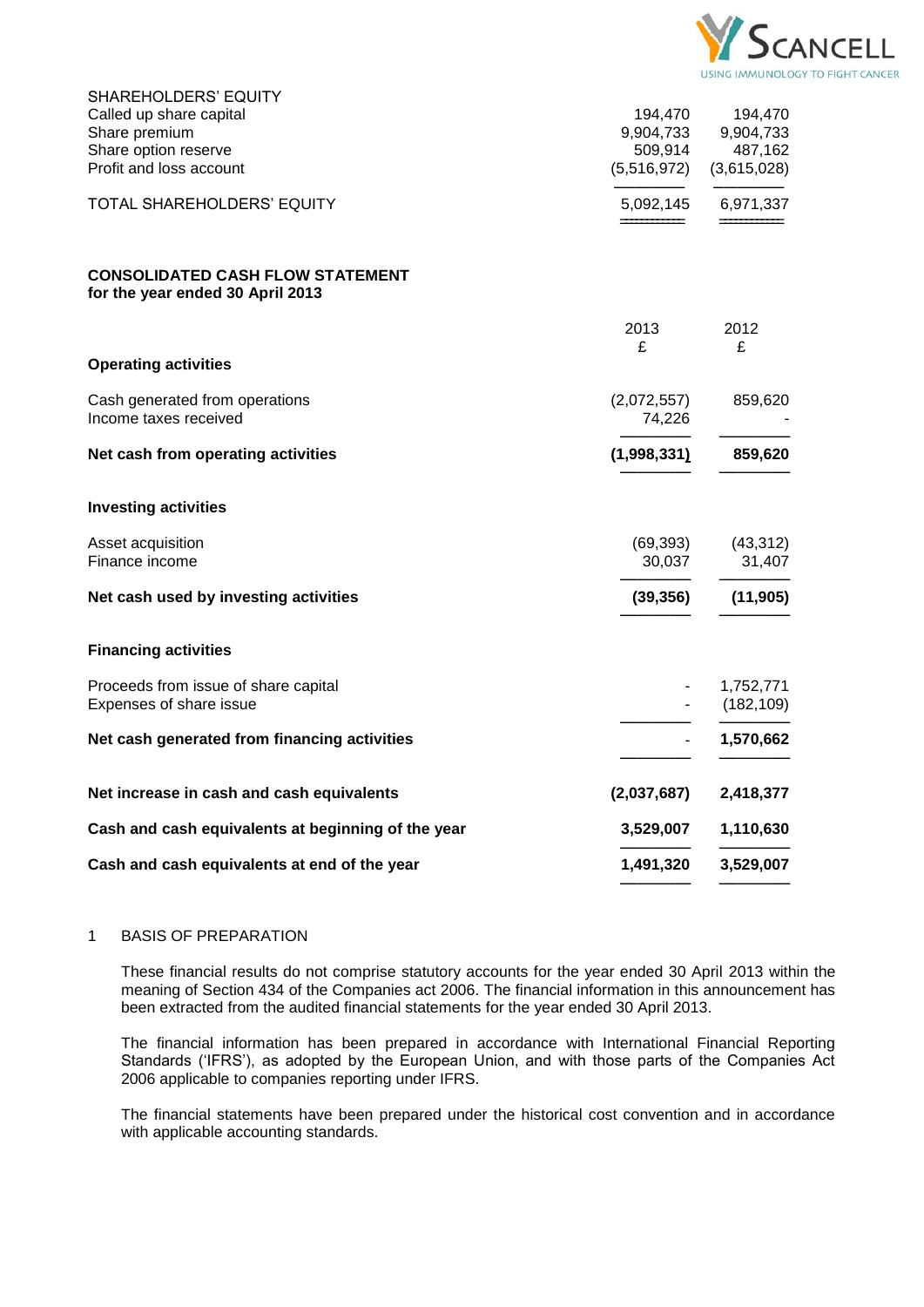

## 2 GOING CONCERN

Having regard to the Principal Risks set out in the Directors" Report, the Directors have reviewed the funding position for the forward period and considered the viability of business plans and budgets. These show that currently available cash resources will be sufficient to enable the group to meet its commitments until around December 2013 based on budgeted expenditure.

Scancell Holdings plc is planning to raise additional funds of approximately £6.1m, net of costs, by means of a placing of shares and open offer on the AIM market. The Directors consider that these funds will provide sufficient working capital to complete the clinical trials for SCIB1 and commence the pre-clinical studies for the Moditope Platform. The placing of shares and open offer is subject to receiving approval from Scancell Holdings plc members. It is anticipated that, subject to shareholder approval, the placing will take place at the beginning of August 2013.

The Directors consider that on the basis of the assessment of risks set out in the Directors' Report and with planned funding being received, the Group will be able to meet all of its obligations until at least 31<sup>st</sup> December, 2015 Accordingly the directors consider that the going concern basis is appropriate for the preparation of these financial statements.

## 3 OPERATING LOSS

|   |                                                                                                                                   | 2013      | 2012      |
|---|-----------------------------------------------------------------------------------------------------------------------------------|-----------|-----------|
|   |                                                                                                                                   | £         | £         |
|   | Operating profit is stated after charging/(crediting):                                                                            |           |           |
|   | Depreciation on tangible fixed assets                                                                                             | 44,006    | 35,978    |
|   | Operating lease rentals                                                                                                           | 14,056    | 14,056    |
|   | Research and development                                                                                                          | 1,452,317 | 1,221,339 |
|   | Auditors' remuneration – fee payable for audit of the company<br>Auditors' remuneration – fee payable for audit of the subsidiary | 6,500     | 6,250     |
|   | company                                                                                                                           | 6,500     | 6,250     |
|   | Auditors' remuneration for non-audit services                                                                                     | 1,350     | 2,850     |
|   | Directors' remuneration                                                                                                           | 63,168    | 50,950    |
|   |                                                                                                                                   |           |           |
| 4 | <b>TAXATION</b>                                                                                                                   |           |           |
|   | Analysis of the tax credit                                                                                                        |           |           |
|   | The tax credit on the loss on ordinary activities for the year was as<br>follows:                                                 |           |           |
|   |                                                                                                                                   | 2013      | 2012      |
|   | Current tax                                                                                                                       | £         | £         |
|   | UK corporation tax credits due on R&D expenditure                                                                                 | 252,000   |           |
|   | Adjustment to prior year                                                                                                          | 8         |           |
|   |                                                                                                                                   | 252,008   |           |
|   |                                                                                                                                   |           |           |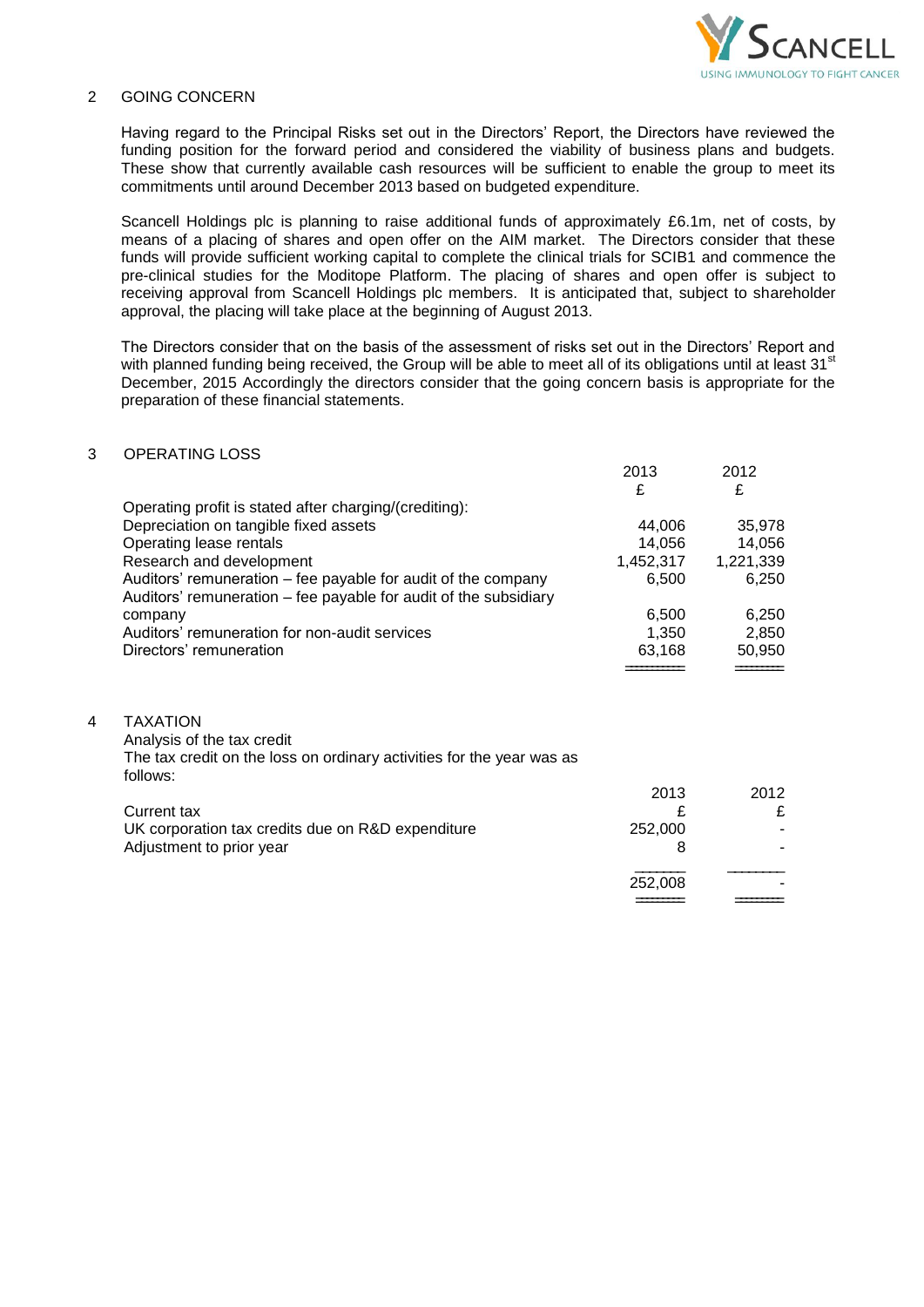

### **Factors affecting the tax charge**

The tax assessed for the years is lower than the applicable rate of corporation tax in the UK. The difference is explained below:

|                                                                         | 2013<br>£     | 2012<br>£  |
|-------------------------------------------------------------------------|---------------|------------|
| Profit/(Loss) on ordinary activities before tax                         | (2, 153, 952) | 557,058    |
|                                                                         |               |            |
| Profit/(Loss) on ordinary activities multiplied by the standard rate of |               |            |
| tax in the UK $(20%)$                                                   | (430, 790)    | 111,412    |
| Effects of:                                                             |               |            |
| Disallowed expenditure                                                  | 4,600         | 42,217     |
| Timing differences                                                      | (2, 464)      | (21, 706)  |
| Enhanced tax relief on R&D expenditure                                  | (254, 731)    | (159, 642) |
| Reduced tax relief for losses surrendered for R&D tax credits           | 206,517       |            |
| Prior period refund                                                     | (8)           |            |
| Unrelieved losses carried forward                                       | 224,868       | 27,719     |
| Current tax charge/(credit)                                             | (252,008)     |            |
|                                                                         |               |            |

The Group has tax losses to carry forward against future profits of approximately £6,744,000 (2012: £5,850,000)

A deferred tax asset has not been recognised in respect of these losses as the Group does not anticipate sufficient taxable profits to arise in the foreseeable future to fully utilise them.

The estimated value of the deferred tax asset not recognised measured at a standard rate of 20% is £1,312,000 (2012: £1,090,000)

### 5 EARNINGS PER SHARE

#### *Basic earnings per share*

The earnings and weighted average number of ordinary shares used in the calculation of basic earnings per share is as follows:

|                                                                                                                            | 2013        | 2012<br>£   |
|----------------------------------------------------------------------------------------------------------------------------|-------------|-------------|
|                                                                                                                            | £           |             |
| Earnings used in the calculation of basic earnings per share<br>Profit for the year from discontinued operations included  | (1,901,944) | 557,058     |
| in the calculation of basic earnings per share                                                                             |             | (2,487,122) |
| Earnings used in calculation of basic earnings per share<br>from continuing operations                                     | (1.901.944) | (1.930.064) |
| average number of ordinary shares of 0.1p<br>Weighted<br>(2011) 1p each for the calculation of basic earnings per<br>share | 194.469.485 | 186.184.758 |